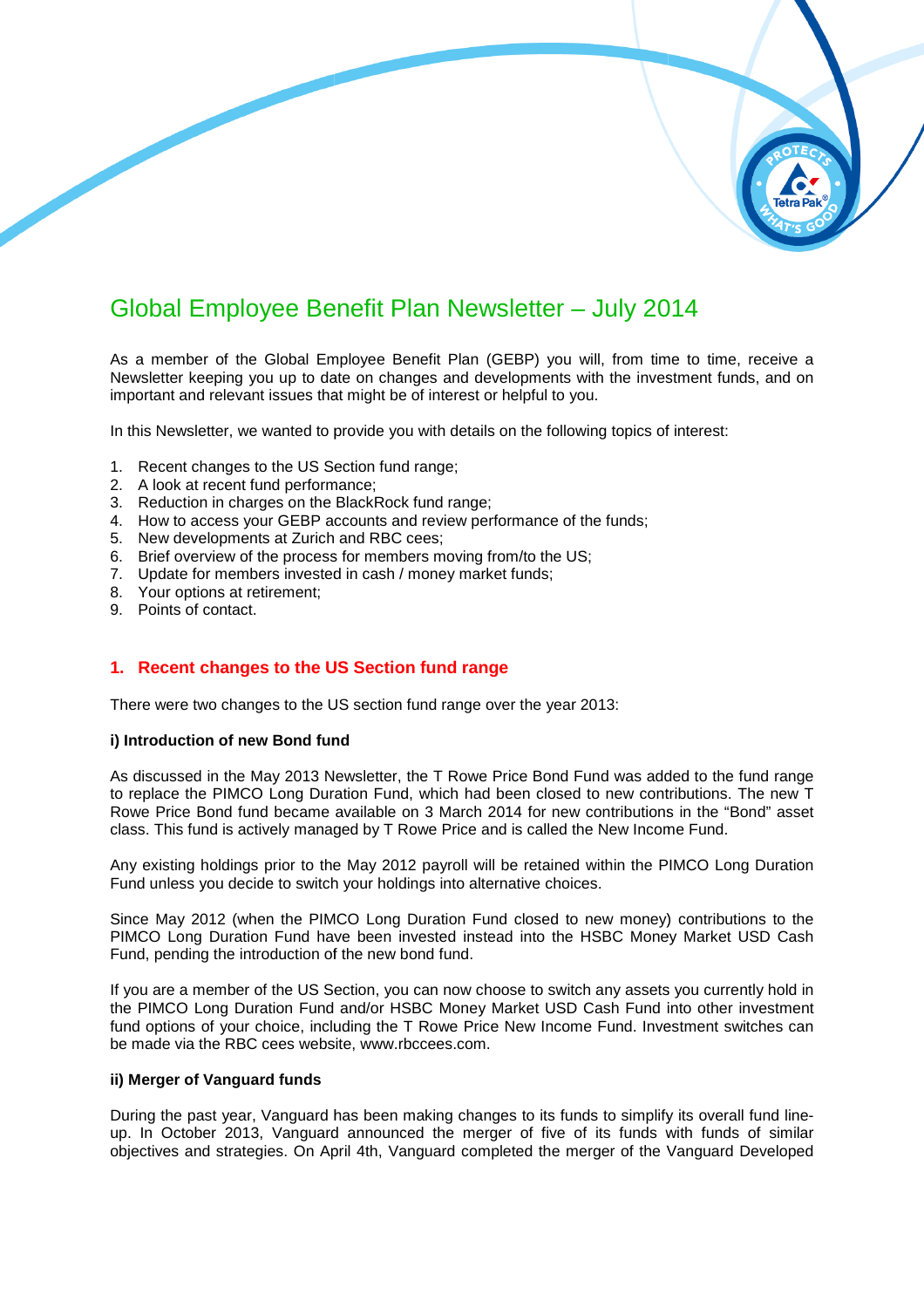Markets Index into the Vanguard Tax Managed International Funds. Underlying funds of both portfolios were essentially the same as they both were managed to track the FTSE Developed Ex-North America Index. These funds provide the same exposure at the same costs after the m merger with the surviving fund being renamed the Vanguard Developed Markets Index Fund.

Members are not required to take any action in respect of this change.

## **2. A look at recent fund performance**

The following section provides an overview of investment markets in 2013, including the performance of the GEBP fund range.

#### **Market Overview**

During 2013, equities enjoyed their best calendar year since the financial crisis. Higher yielding credit spreads declined significantly, while negative returns from government bonds were of a magnitude not seen since the mid-90s.

The picture in the US is one of cyclical strength, with business and consumer confidence relatively strong, decent employment growth and buoyant consumption. The Federal Reserve has taken its first tightening step by reducing its monthly asset purchases from \$85 billion to \$75 billion.

The Eurozone has been relatively calm since 2012, except for a brief period in Cyprus. Conditions in peripheral economies have improved somewhat, with growth rates rising and Italy and Spain forecas forecast to emerge from recession next year. Germany is becoming increasingly isolated economically. In particular, France bears greater resemblance to the periphery in its economic anatomy than to Germany.

The positive economic environment in 2013 has continued into the first part of 2014. Global asset markets have in general provided modest positive returns during the first quarter of 2014. This has been delivered with continued low levels of volatility, meaning that global investors have enjoyed reasonable returns considering the volatility levels.

The situation in Ukraine has not had a major impact on financial markets, other than to those directly affected. The most affected were European equity markets. Concerns about energy supplies and their links to financial markets are the main cause for concern. returns<br>un in Ukine<br>most<br>ncial ma

There was a surprise move by the European Central Banks in November 2013 to cut interest rates to a record low of 0.25%, reflecting an outlook of low inflation and economic weakness in the Eurozone. Interest rates in the UK and US have remained low over the year.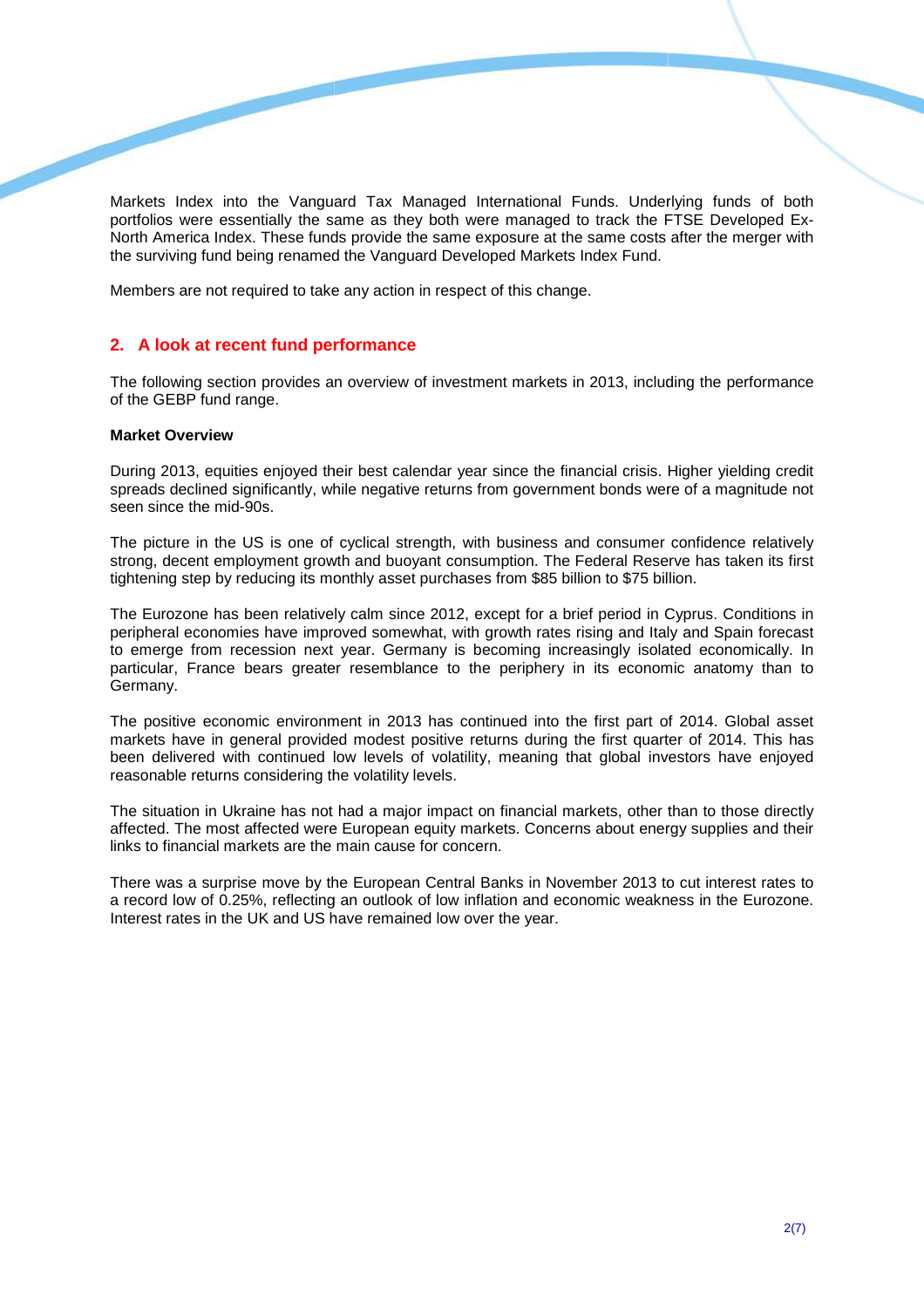

## **Investment Performance for the year ending 31 March 2014 Rest of World (ROW) and Swiss Sections**

The above chart shows absolute performance for the funds over the year, split into passive funds (where the manager tracks the benchmark) and active funds (where the manager aims to outperform the benchmark):

- Returns on the cash funds were broadly flat, reflecting the very low short-term interest rates in markets.
- Most of the equity funds had strong positive absolute performance, with the exception of Emerging Markets. The BlackRock fund performance was -1.19%. Emerging Markets had a poor 2013 and continued to lag developed markets in the first quarter of 2014.
- Credit Suisse underperformed its benchmark (DJ-UBS Commodity Index) by 0.3%, with an absolute performance of -2.38% (in US dollar terms). ce was -1.19%. Emerging Markets had<br>ts in the first quarter of 2014.<br>UBS Commodity Index) by 0.3%, with<br>rms).<br>Schroders, returned 5.3% (in Euro<br>and bond markets, this performance is
- The Diversified Growth Fund, managed by Schroders, returned 5.3% (in Euro terms). Given the performance in equity markets and bond markets, this performance broadly in line with what should be expected from this type of fund which is diversified across many asset classes; over the long-term, this fund aims to produce returns in line with equity markets with less volatility.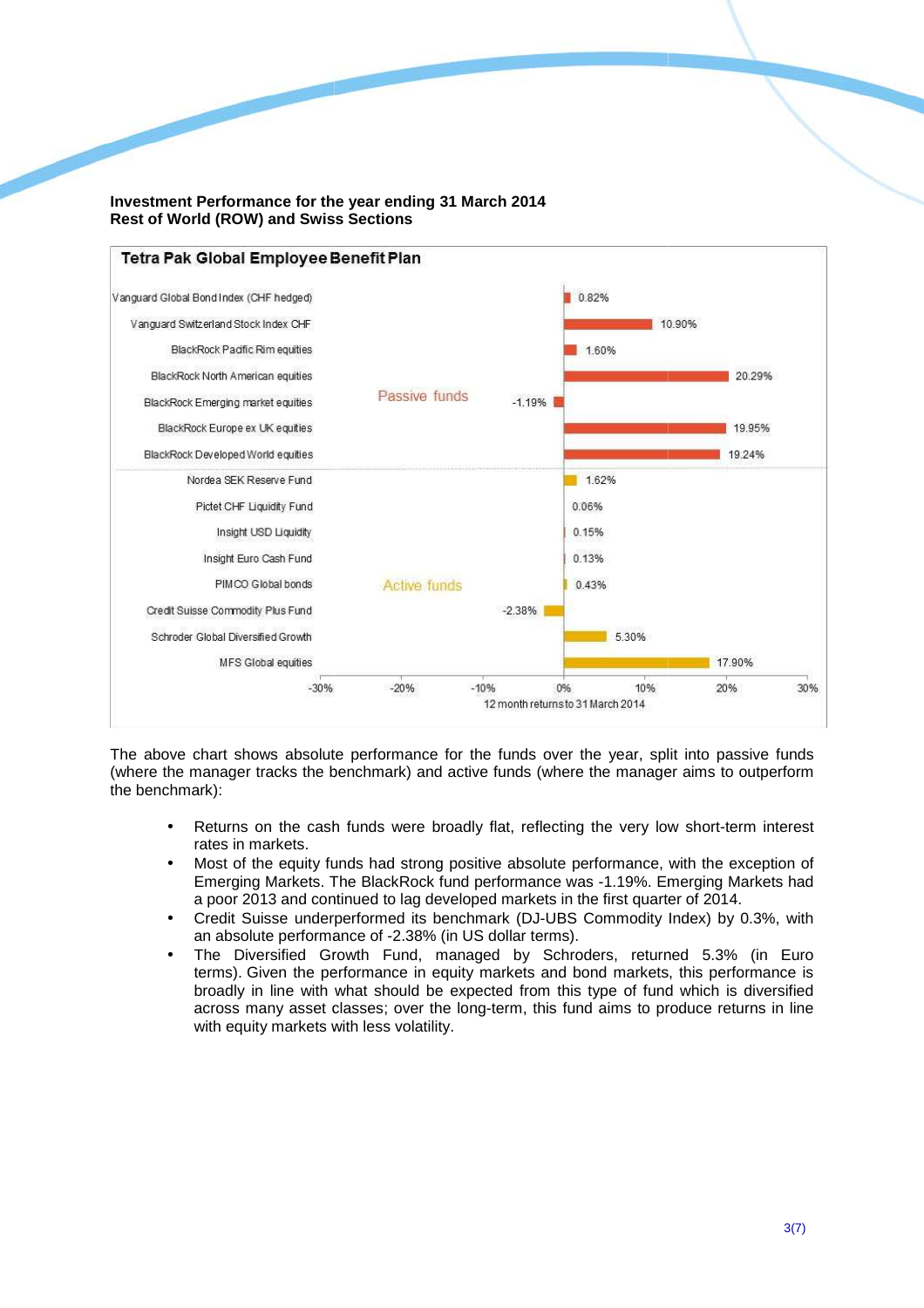## **Investment Performance for the year ending 31 March 2014 US Section**



The above chart shows absolute performance for the funds over the year, split into passive funds (where the manager tracks the benchmark) and active funds (where the manager aims to outperform the benchmark).

The US Section has seen strong performance from the passive equity funds which tracked their The US Section has seen strong performance from the passive equity funds which tracked their<br>benchmarks. Overall, there were strong absolute returns from the active AllianceBernstein and Lord Abbett funds but most of the active managers underperformed their respective benchmarks as follows:

- PIMCO Long Duration fund underperformed by 0.6%
- Lord Abbett was behind the benchmark by 0.8% 0.8%
- Credit Suisse underperformed its benchmark (DJ-UBS Commodity Index) by 0.3%

During this period, the AllianceBernstein 2015 fund performed in line with its benchmark but the AllianceBernstein 2020 and 2025 outperformed their benchmarks by 0.2% and 0.4%, respectively.

## **3. Reduction in charges on the the BlackRock fund range**

Zurich has recently confirmed that they have been able to negotiate a reduction in the Annual Management Charges (AMC) of a number of BlackRock funds that are offered in the ROW and Swiss sections of the GEBP. If you are investing in these BlackRock funds, this reduction is already being applied to your savings and means that lower fees are being taken from your Retirement Account, so that more savings will be available to you when you ultimately withdraw your benefits from the GEBP. UBS Commodity Index) by 0.3%<br>in line with its benchmark but the<br>irks by 0.2% and 0.4%, respectively.<br>**ge**<br>**ge**<br>o negotiate a reduction in the Annual<br>s that are offered in the ROW and Swiss<br>k funds, this reduction is alread

The BlackRock funds affected and the previous and new investment AMC are outlined in the following table: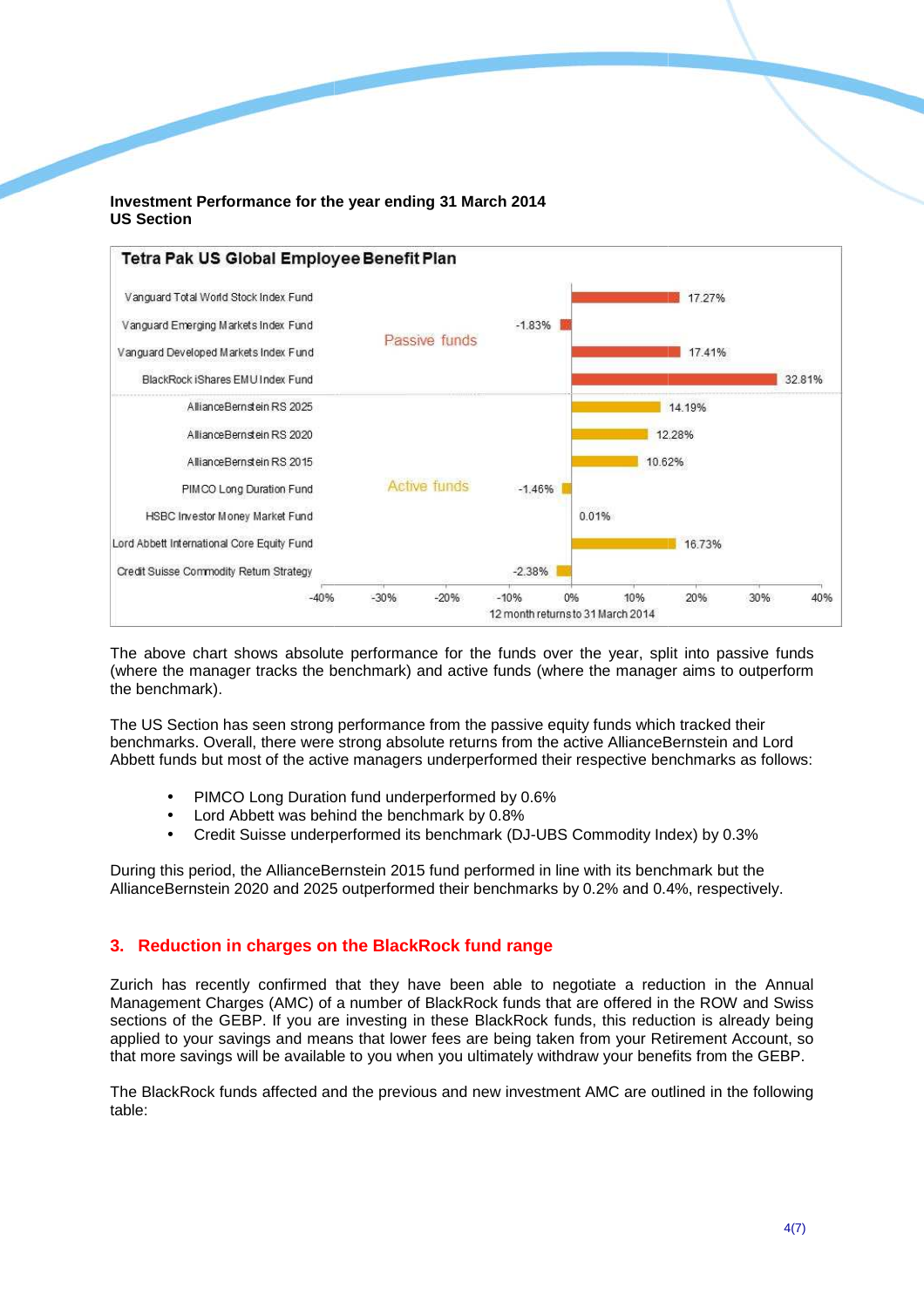| $\mid$ Fund code $\mid$ | <b>Fund name</b>                    | Previous net AMC   New net AMC |       |
|-------------------------|-------------------------------------|--------------------------------|-------|
| <b>FCEUR</b>            | BlackRock Euro ex UK Index          | 0.08%                          | 0.07% |
| K7USD                   | BlackRock Pacific Rim Index         | 0.08%                          | 0.07% |
| NOUSD.                  | BlackRock North American Index      | 0.08%                          | 0.07% |
| 7JUSD                   | BlackRock Developed World Index USD | 0.08%                          | 0.07% |

# **4. How to access your GEBP accounts and review performance of the funds**

#### **ROW and Swiss Sections – through the Zurich Administration platform**

You can access your Retirement Account through "ZIO" 24 hours a day / 7 days a week by going online and entering the following address: https://www.online.zurichinternationalsolutions.com

To review the investment performance of individual GEBP funds contained on the regularly updated Fund Factsheets, you will need to:

- 1. Log on to ZIO, using your Username, Password and Memorable Number
- 2. Access the Fund Centre from the Tools menu

#### **US Section – through the RBC cees Administration platform**

You can access your Retirement Account 24 hours a day, 7 days a week by going on-line and entering the following address: www.rbccees.com

Select 'Employee benefits' from the RBC 'Sign In' box, found in the top left of the screen. This will take you to the login screen. To review the investment performance of individual funds:

- 1. Log on to the website, using your Login ID and Password
- 2. Access 'Investment Investment Information' from the left hand menu and click on the 'GEBP US Investment Range' link to see Fund Factsheets. Alternatively, this information is available for the funds you hold on your 'Plan Summary' page Investment Range' link to see Fund Factsheets. Alternatively, this information is<br>available for the funds you hold on your 'Plan Summary' page<br>5. New developments at Zurich and RBC cees<br>Zurich and RBC cees have both recent

#### **5. New developments at Zurich and RBC cees**

These may well be helpful in the choices that you make in relation to the GEBP. Highlights are set out below:

## **Retirement Planner tool**

## **ROW and Swiss Section Members**

This pension projection tool allows you to obtain an indication of the future value of your Retirement This pension projection tool allows you to obtain an indication of the future value of your Retirement<br>Account. You can project your current holdings and future contributions into a future lump sum amount based on a range of assumptions around investment growth, inflation and other variables.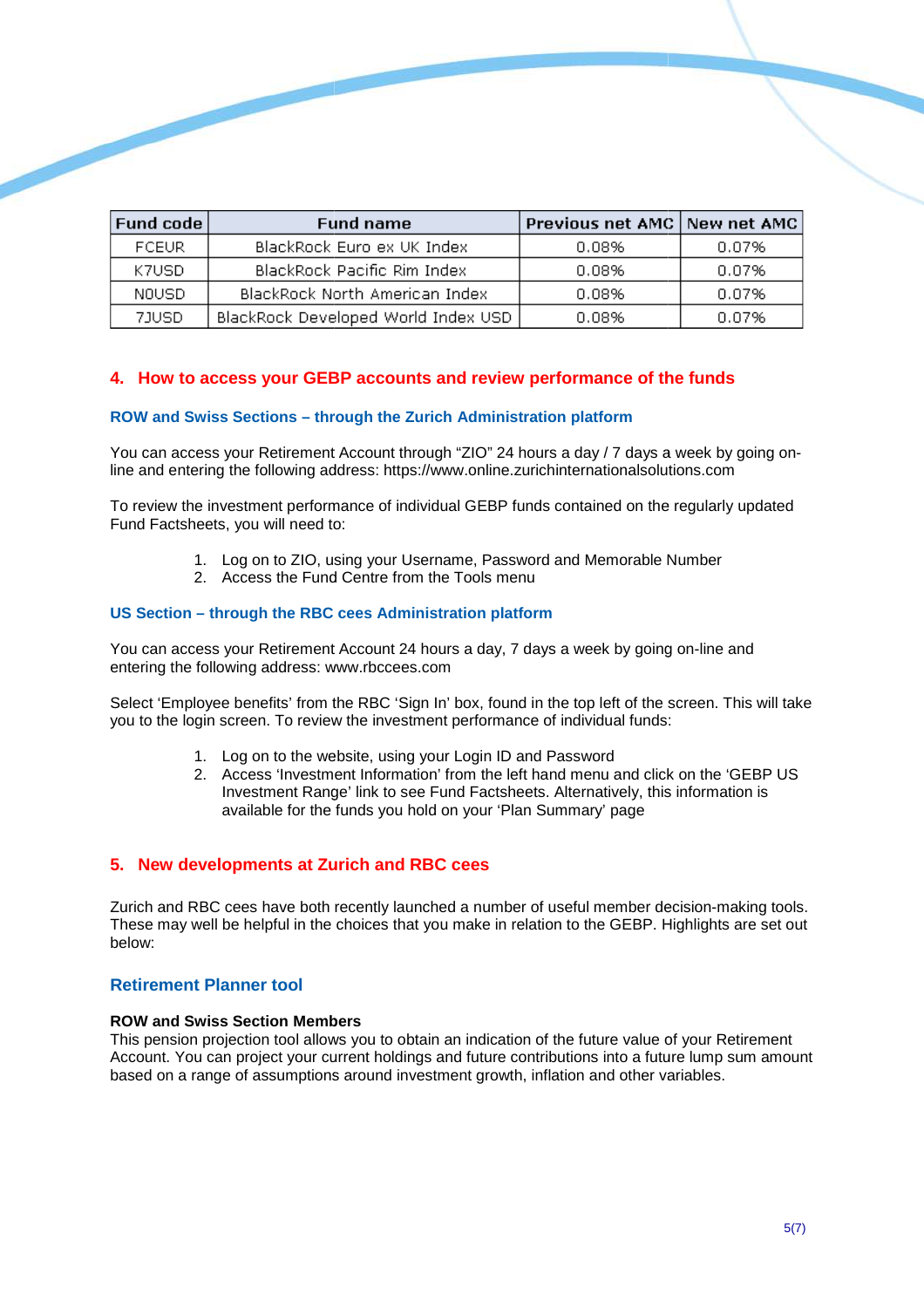#### **US Section Members**

This pension projection tool allows you to obtain an indication of the future value of your Retirement Account. Based on your current age, salary, contribution and retirement date, you can project your estimated savings at retirement date into a future lump sum amount based on a range of assumptions around investment growth, inflation and other variables. Should you need any further information, a guide called 'Projected Benefits Guide' is available on www.rbccees.com. his pension projection tool allows you to obtain an indication of the future value of your Retiremen<br>ccount. Based on your current age, salary, contribution and retirement date, you can project your<br>stimated savings at ret

It should be noted that these tools are merely providing a projection or indication of future values and are not making any guarantees around future fund values, as the amount your receive from the GEBP depends on the contributions made on your behalf and the actual performance of the funds in which you invest.

## Attitude to Risk Assessment tool (Available to all members)

The assessment tool asks you questions aimed to establish what kind of investor you are through a range from cautious, balanced to adventurous. The tool will then guide you to an available range of investment funds that might be most suitable for your identified investor type. It is important to note range from cautious, balanced to adventurous. The tool will then guide you to an available range of<br>investment funds that might be most suitable for your identified investor type. It is important to note<br>that the tool will appetite based on the risk profile of these funds and having considered the answers you give to the questions.

## Individual Rate of Return calculator (ROW and Swiss Section members only)

This tool provides you with a means to identify the actual investment returns that you have achieved from your investment choices. It can do this for the overall holdings as well as for each individual investment fund over various periods.

## **6. Brief overview of the process for members moving from/to the US**

As you may be aware, the Global Employee Benefit Plan (GEBP) has three sections, the Swiss section, the US section and the ROW (Rest of World) section. The US and Swiss sections were created separately from the ROW section for tax and other reasons. From t time to time there is a need to transfer members between sections, eg when assignments require location changes and these movements mean members transfer between the sections, eg from ROW section to the US and from the US to the ROW. tify the actual investment returns that<br>for the overall holdings as well as for<br>the overall holdings as well as for<br>**members moving from/to the U**<br>e Benefit Plan (GEBP) has three sec<br>of World) section. The US and Swis<br>priv

When a need to transfer a member between sections arises, we will notify the GEBP Trustee and the two plan administrators of the forthcoming transfer. The member will then be notified by the relevant administrator (Zurich or RBC cees) of the pending transfer.

The transfer will also mean that the member's accumulated funds will automatically be transferred (with an effective date that will be confirmed by the administrator). The balance of the transfer will be placed in the default investment strategy of that section and instructions on how to switch investments and future contributions (if applicable) will be provided by the administrator of the receiving section. ll also mean that the member's accumulated funds will automatically be transferred<br>ve date that will be confirmed by the administrator). The balance of the transfer will be<br>efault investment strategy of that section and in

## **7. Update for members invested in cash / money market funds**

Members who have chosen to invest in cash / money market funds, who are several years from retirement, may wish to review their investment decisions given the recent low interest rate environment, and the low returns achieved on these funds. You may wish to consider taking financial advice before making any decisions on your future investment strategy.